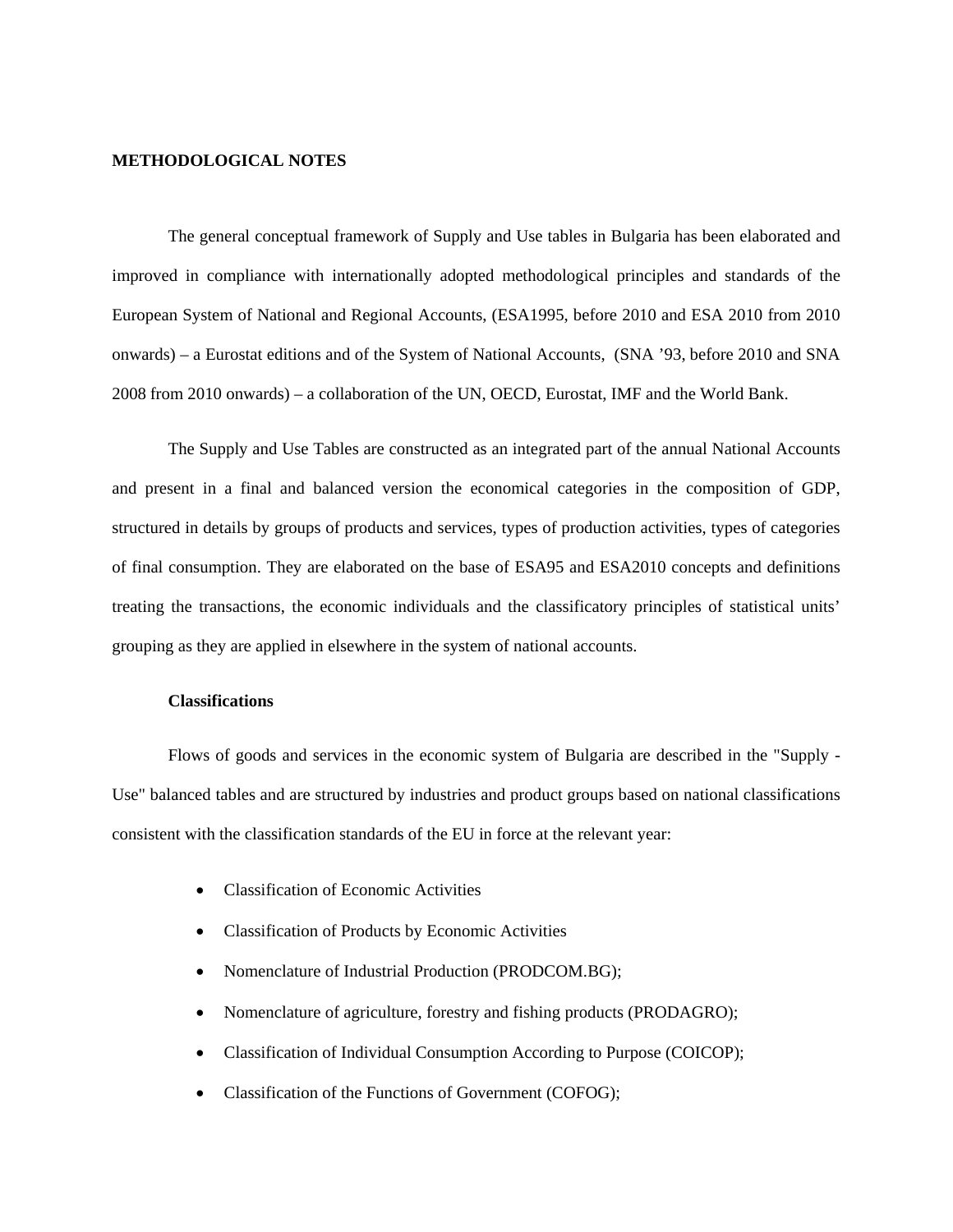• Classification of the Purposes of Non-Profit Institutions Serving Households (COPNI).

## **Data sources**

- Annual statistical reports on revenues and expenditure, including statistical annexes;
- PRODPROM survey production and sales of industrial goods, covered units with production of industrial goods;
- Annual reports on the prodection and sales of energy products;
- Receipts of construction enterprises by type of construction activity;
- Receipts from sales of the wholesale and retail traders by commodity groups;
- National energy balance;
- Material balances prepared annually for main products for intermediate use in main production activities;
- Economic accounts for agriculture and balances of agricultural production (in quantity and value);
- Annual statistical report for employment and labour cost;
- Sample statistical surveys for description of economic behaviour concerning particular units within the institutional frame of the economic system:
	- Household budget survey;
	- Business statistics surveys and business tendency surveys;
	- Surveys of private agricultural farms.
- Annual account statements:
	- Annual report of non-financial enterprises;
	- Annual report of non-profit institutions;
	- Annual report for bank institutions;
	- Annual report of insurance companies and pension funds;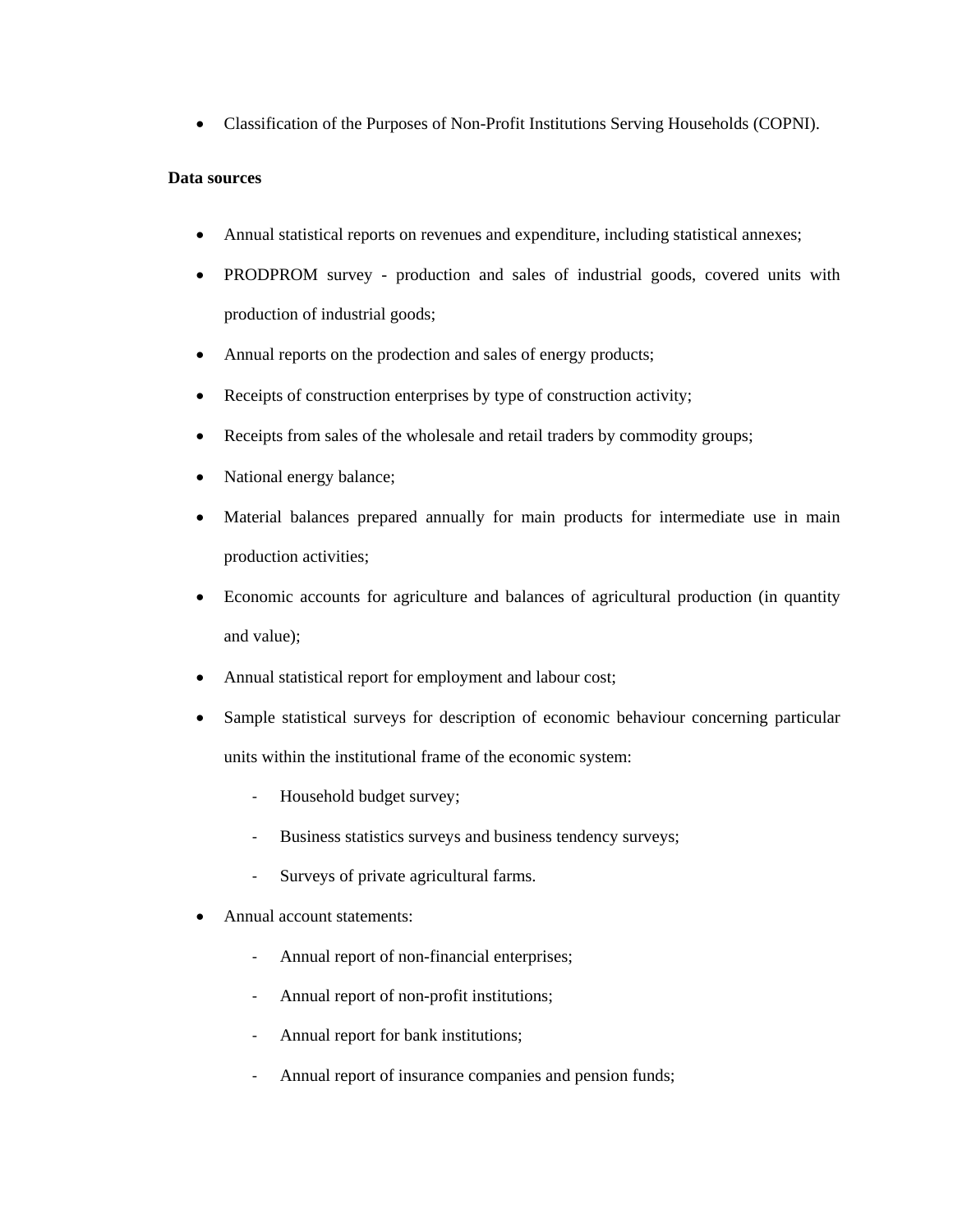- Annual report of other financial intermediaries.
- Administrative data and balance works:
	- Incorporated statement of government budget execution;
	- Customs information;
	- Tax information;
	- Balance of payments.

### **Disaggregation**

Tables before 2008 present the flows of goods and services disaggregated to 60 products and 60 industries.

Tables from 2008 onward present the flows of goods and services disaggregated to 64 products according to Classification of Products by Economic Activities (CPEA-2008, for international use CPA.BG-2008) and 64 industries according to Classification of Economic Activities (CEA-2008, for international use NACE.BG-2008).

The total resource of goods and services, domestically produced and imported, is distributed in the Use table as intermediate consumption by industries and products equal to those of the Supply table and by type of categories of final use.

#### **Supply Table**

Supply table shows at detailed level the resource of goods and services, produced by resident units at the economic territory, which are grouped into industries and sub-industries,according to their principal activity. Each row of the table presents all industries, producers of a certain group of commodities and services and each column shows the products and services, produced by the economic units, which are classified into given industry. So the main matrix diagonal identifies the primary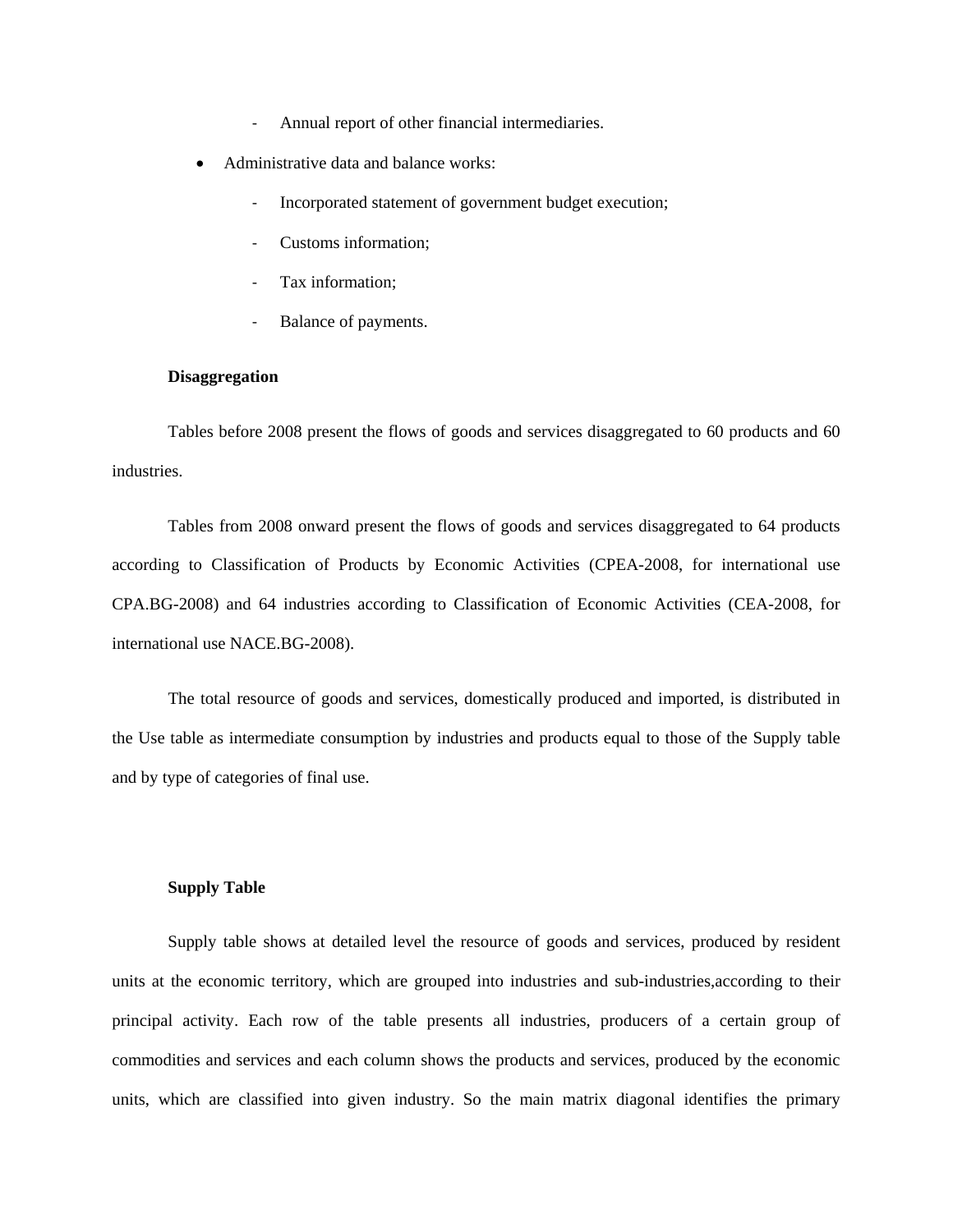production activity of the industries as a result of the principal activity of the enterprises and organizations, according to which they are classified by industries. The secondary production is allocated outside of the main diagonal. In the same way, Imports are classified by products. Adding both components, production and imports, gives the total resources of goods and services.

In the Supply table, the flows of goods and services are valued at basic prices, i.e. at prices before levying the taxes on products and deducting the subsidies on products. Two additional columns are added in order to transform the Supply from basic prices to purchasers' prices:

- Trade and transport margins, allocated by products;
- Taxes on products, less subsidies on products, allocated by products.

### **Use Table**

Use table shows the use of goods and services from all economical units, which are classified according to their main activity as industries, or treated as final consumption categories. The row and column totals of the Use matrix, for commodity and industry respectively, are exactly equal to those of the Supply table. The following sub-matrices are distinguished:

- **Matrix of intermediate consumption shows the use of total resource of products and services** (domestically produced and import) as intermediate consumption by industries, classified in the same manner as in the Supply Table;
- Matrix of final consumption presented categories of final demand:
	- Final consumption:
		- Final consumption expenditure by households;
		- Final consumption expenditure by non-profit organizations serving households (NPISH);
		- Final consumption expenditure by government.